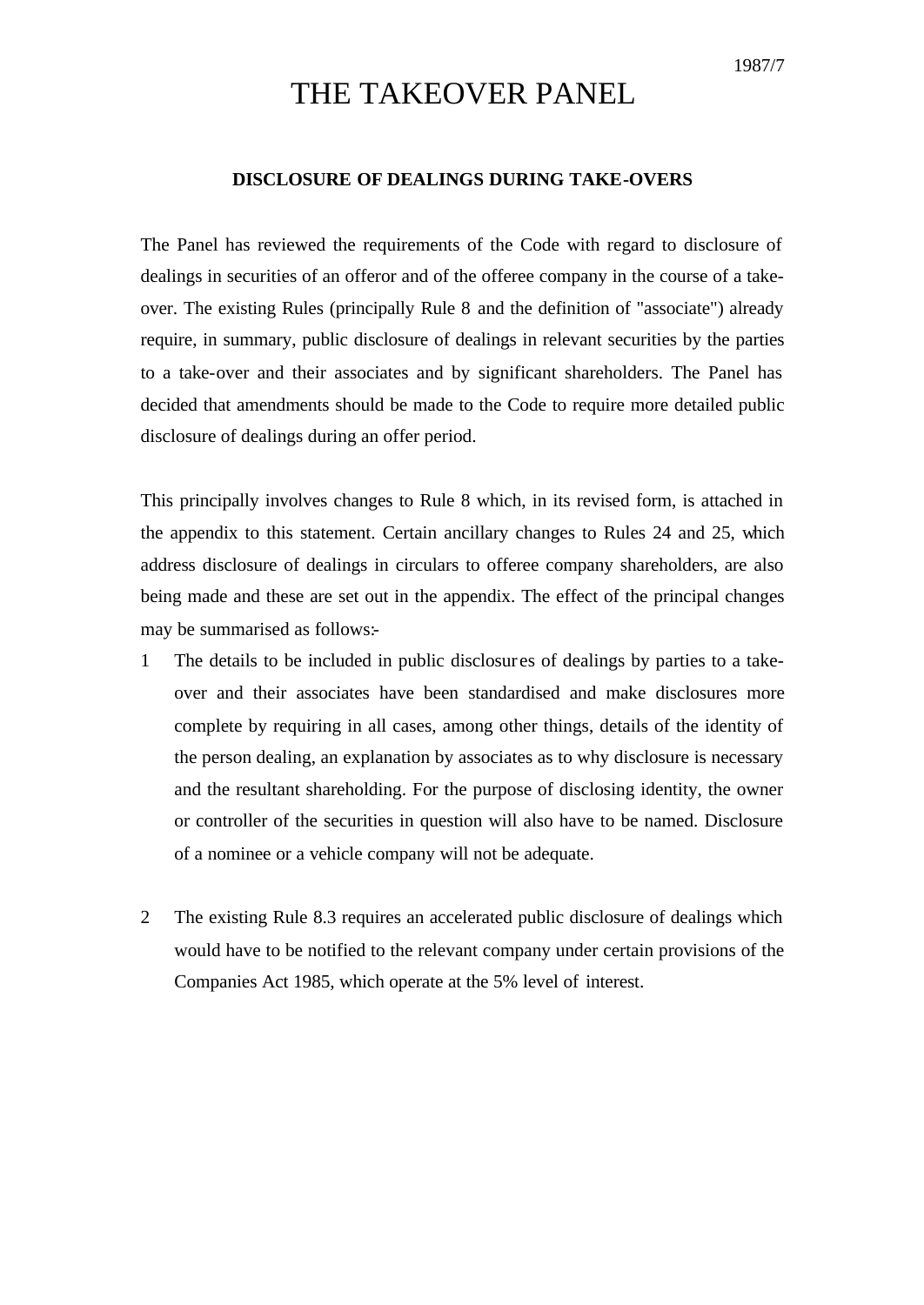Replacing that Rule is a new Rule to require public disclosure of dealings during an offer period in relevant securities of an offeror or the offeree company by a person who owns or controls 1% or more, or would as a result of the transaction in question own or control 1% or more, of any class of relevant securities (defined in Rule 8) of the company concerned. Similar details will be required in the case of such disclosure as in the case of disclosure by associates.

- 3 Rule 8 currently requires that disclosure of dealings by persons who have an arrangement (formal or informal) for a person connected with the relevant takeover to bear any investment risk in relation to relevant securities must include details of the arrangement. Such arrangements include indemnities. Changes have been made to reinforce the scope of application of this requirement by stating expressly that all types of inducement to deal or refrain from dealing are covered.
- 4 Rule 24.3 in its present form requires any document sent by an offeror to offeree company shareholders to include the shareholdings and dealings of persons connected with the offer. An express requirement has been added to disclose dealings by persons with whom there is an arrangement of the type described above.

A similar change is made to Rule 25.3, the corresponding provision in relation to circulars published by the offeree company board. That Rule is further amended to require disclosure of all shareholdings and dealings of close associates of the offeree company, such as the advisers to the offeree company.

5 The principal change to the definition of "associate" in the Code, also set out in revised form in the appendix, is to the presumption in paragraph (6). The percentage level of interest test is changed from 10% to 5%. In contrast with new Rule 8.3, the effect of this will be to require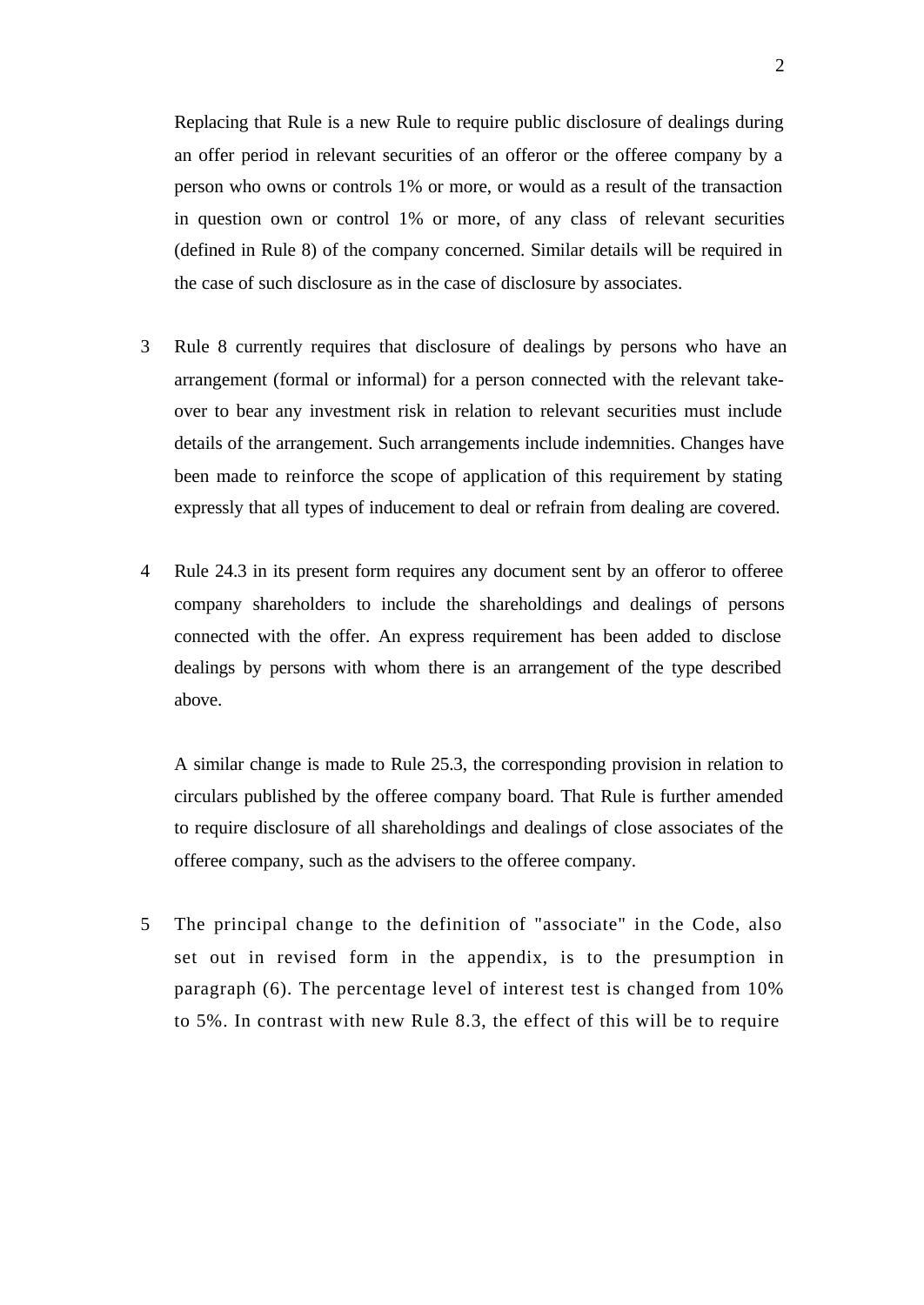disclosure of dealings in relevant securities of companies engaged in a take-over by a person who owns or controls 5% of any class of relevant securities of either an offeror or of the offeree company.

The Panel wishes to emphasise the underlying principle that wherever there is doubt as to the application of the Code the Panel should be consulted. This is expressly repeated in Rule 8. It also draws attention to the obligation, contained in Rule 8, on stockbrokers, banks and others who deal in relevant securities in a take-over on behalf of clients to ensure that those clients are aware of the disclosure obligation attaching to associates. The note on this subject has also been reinforced and expanded to make it clear that in certain cases where, for example, a broker/dealer deals as principal, and not simply on behalf of clients, a similar obligation may arise.

Given the greater detail to be required in disclosures and the anticipated increase in volume of disclosures, the Panel proposes to publish shortly specimen forms of disclosure.

The changes to the Code announced in this statement will formally come into effect on 16 February 1987, to allow time for those affected to make any necessary administrative arrangements. Where their application would produce major difficulties (for example because of the state of an offer then in progress) the Panel should be consulted and will endeavour to agree a solution which is fair to the parties.

The publication of new pages to the Code following the amendments made by the Panel's statement of 6 October 1986 (Multi-Service Financial Organisations) has been delayed pending the changes made by this statement. New pages will be published as soon as possible to take account of both statements.

30 January 1987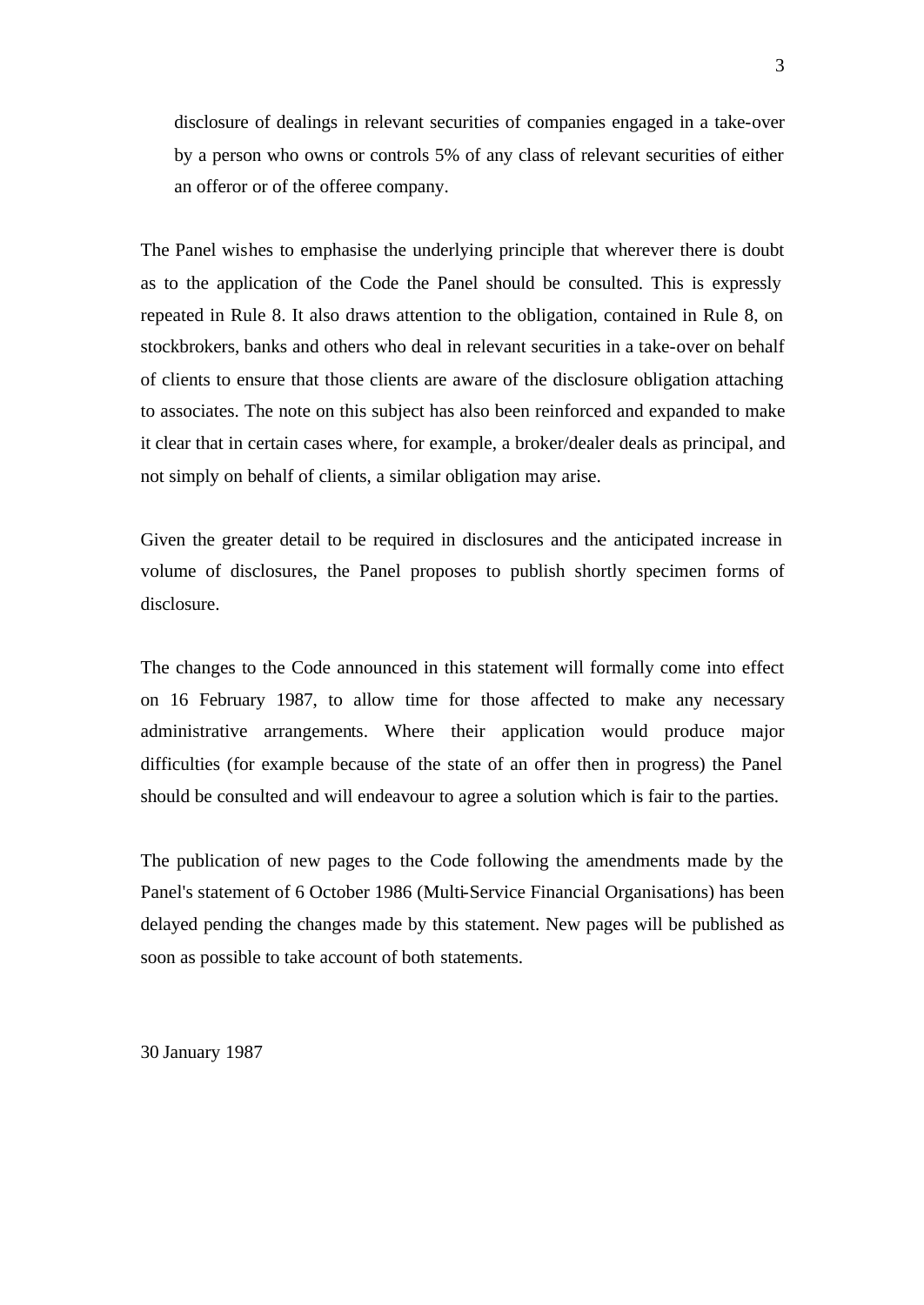#### **APPENDIX**

#### A RULE 8

The revised full text of Rule 8 is as follows:-

## "RULE 8. DEALINGS DURING THE OFFER PERIOD - ANNOUNCEMENTS (ALSO INDEMNITY AND OTHER ARRANGEMENTS)

## 8.1 DEALINGS BY PARTIES AND BY ASSOCIATES FOR THEMSELVES OR FOR DISCRETIONARY CLIENTS

- (a) Dealings in relevant securities by the parties to a take-over and by any associates, for their own account or (unless the associate is an exempt fund manager to which paragraph (6) of the definition of associate does not apply) the account of discretionary investment clients, must be disclosed daily to The Stock Exchange, the Panel and the press not later than 12 noon on the business day following the date of the transaction. Such disclosures must state the total of all relevant securities of any offeror or the offeree company purchased or sold on any day during the offer period, in the market or otherwise, and the price paid or received.
- (b) Except with the consent of the Panel, all dealings in relevant securities of any offeror or the offeree company made for the account of discretionary investment clients by an associate which is an exempt fund manager must be similarly reported to the Panel but not to The Stock Exchange or the press.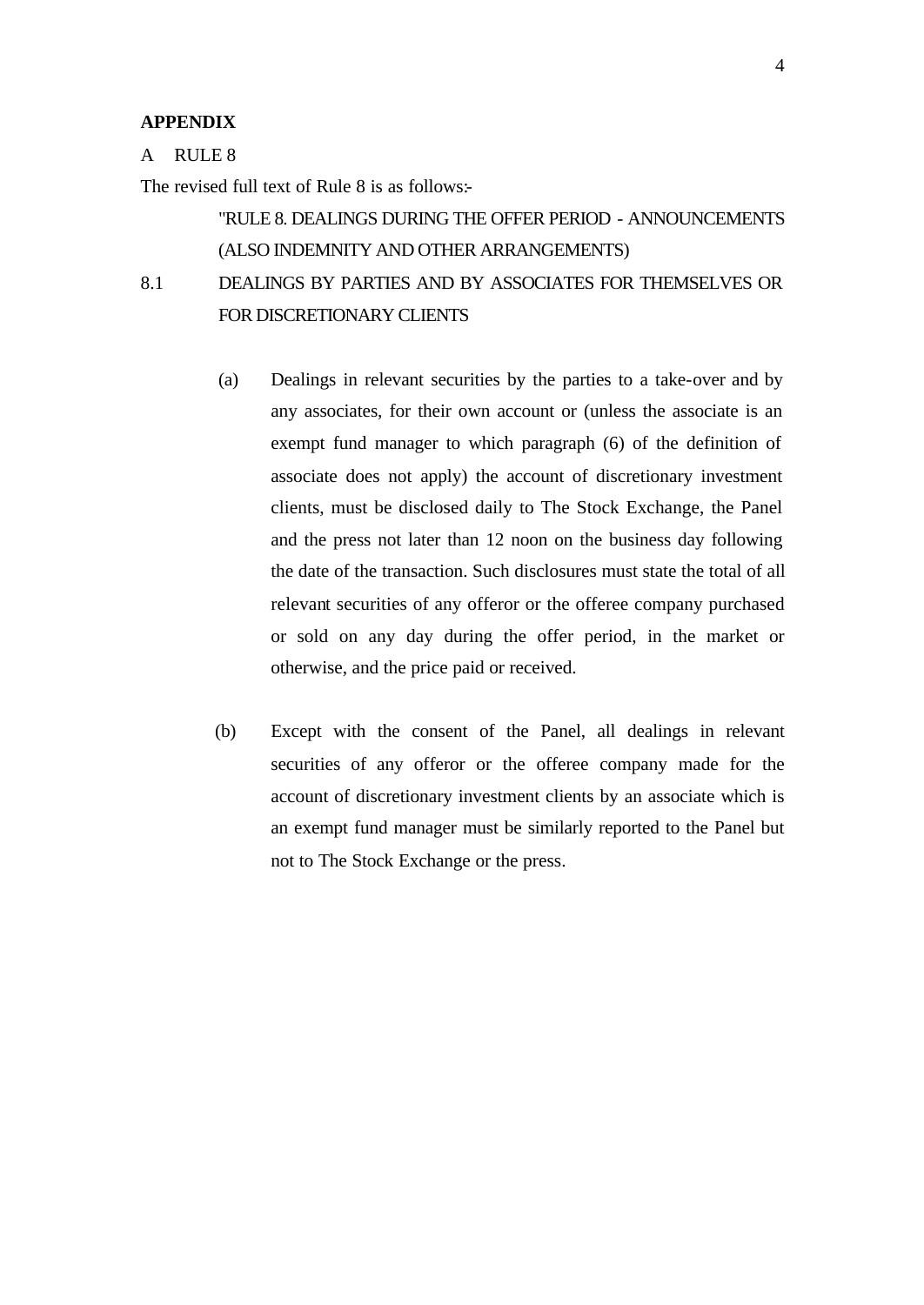#### NOTE ON RULE 8.1

## Exempt fund managers - effect of Rule 8.3

Where an exempt fund manager falls within the requirements of Rule 8.3, its dealings in relevant securities must be disclosed in accordance with that Rule rather than under this Rule.

#### 8.2 DEALINGS BY ASSOCIATES FOR NON-DISCRETIONARY CLIENTS

All dealings in relevant securities of any offeror or the offeree company made by associates for the account of non-discretionary investment clients who are not themselves associates must be similarly reported to The Stock Exchange and the Panel, but need not be disclosed to the press.

## 8.3 DEALINGS BY 1% SHAREHOLDERS

- (a) If a person, whether or not an associate, owns or controls (directly or indirectly) 1% or more of any class of relevant securities of any offeror or of the offeree company, or as a result of any transaction will so own or control 1% or more, dealings in relevant securities of that company by such person (or any other person through whom such ownership or control is derived) must be reported to The Stock Exchange, the Panel and the press in the manner required by Rule 8.1(a).
- (b) Where two or more persons act pursuant to an agreement or understanding, whether formal or informal, to acquire or control relevant securities, they will be deemed to be a single person for the purpose of this Rule. Relevant securities managed on a discretionary basis by an investment management group (whether or not exempt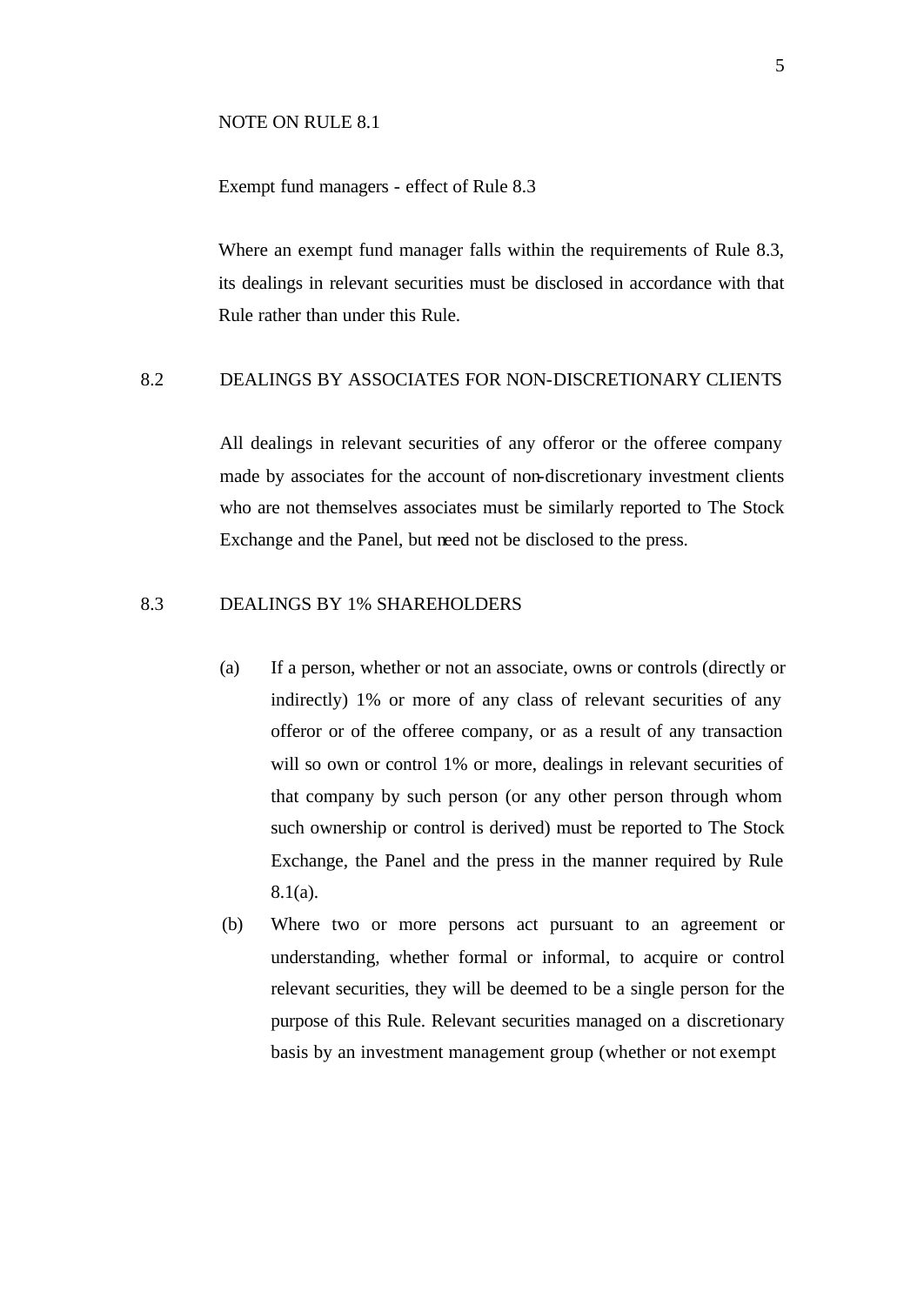fund managers) will, unless otherwise agreed by the Panel, also be deemed to be those of a single person.

(c) Rule 8.3 does not apply to recognised market-makers acting in that capacity.

#### NOTES ON RULES 8.1, 8.2 and 8.3

1 Early Bargains

The requirement to disclose deals on the next business day applies equally to deals done after 3.30pm (as early bargains for the next day).

2 Responsibility for establishing whether disclosure is necessary

Stockbrokers, banks and others who deal in the securities of companies involved in a take-over on behalf of clients have a general duty to ensure, so far as they are able, that those clients are aware of the disclosure obligations attaching to associates and other persons under these Rules. Market-makers and dealers who deal directly with investors should in appropriate cases likewise draw attention to the relevant Rules. However, such persons are not required to establish whether their client is aware of such obligations when the total value of the dealings (excluding stamp duty and commission) in any relevant security undertaken for that client during the same Stock Exchange account period is less than £5,000.

This dispensation does not alter the obligation of principals, associates and other persons themselves to initiate disclosure of their own dealings, whatever total value is involved.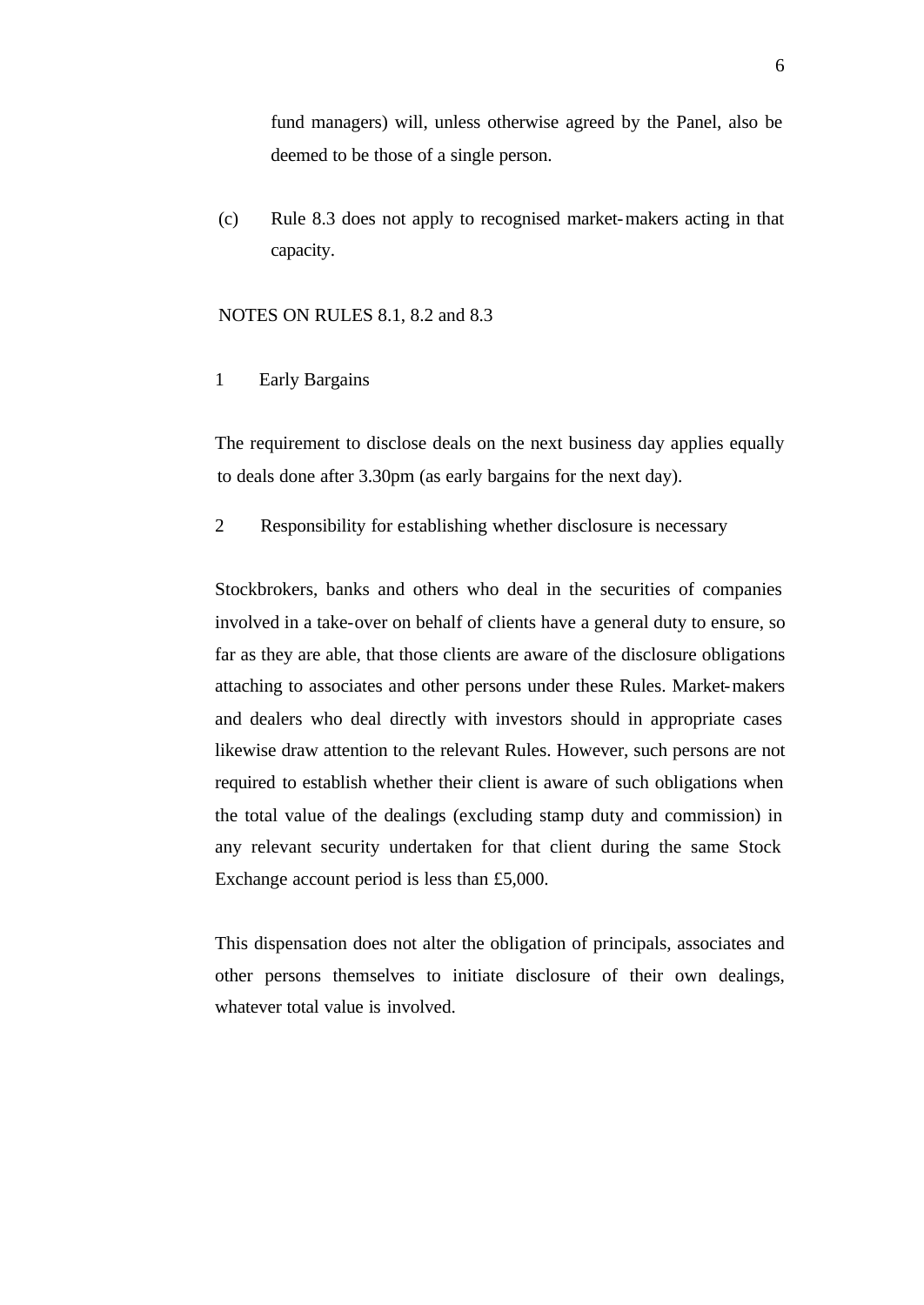#### 3 Competing offers

Dealings by one offeror or its associates (whether for themselves or investment clients) in the shares of any other offeror must be disclosed.

4 Exempt market-makers

Dealings in relevant securities by exempt market-makers connected with an offeror or the offeree company should be disclosed in the manner set out in Rule 38.5.

- 5 Method of disclosure
- (a) Announcements of dealings under Rules 8.1(a) and 8.3 which are disclosed in writing (or by telex) to The Stock Exchange are published on the Company News Service of The Stock Exchange and arrangements have been made for copies of such announcements to be sent to the Panel. Separate disclosure to the Panel and the press is, therefore, unnecessary.
- (b) Notifications of dealings under Rule 8.2, on behalf of nondiscretionary investment clients, which are disclosed in writing (or by telex) to The Stock Exchange are not published. Copies of such disclosures are sent by The Stock Exchange to the Panel to whom separate disclosure is, therefore, unnecessary.
- (c) Dealings by a principal or by an associate or by a person falling within Rule 8.3 may be disclosed by the party concerned or by an agent who acts on its behalf. In cases where there is more than one agent (eg a merchant bank and a stockbroker), particular care should be taken to ensure that the responsibility for disclosure is agreed between the parties and that publication is neither overlooked nor duplicated.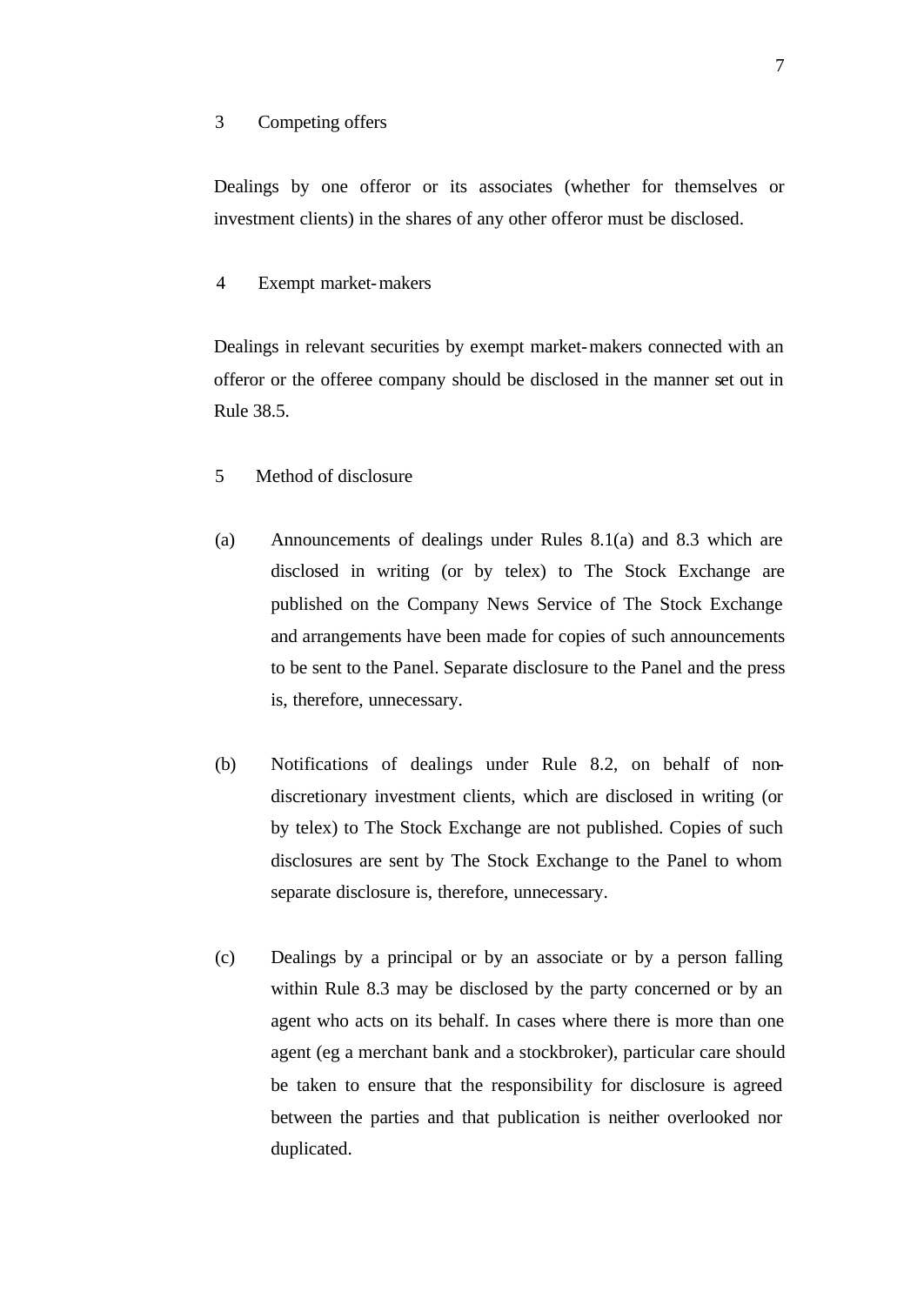- 6 Details of disclosure
- (a) When dealings are disclosed under Rule 8.1 (a) or Rule 8.3, as the case may be, in addition to the total amount of relevant securities and the prices paid or received, the following details must be included:
	- (i) the identity of the associate or other person dealing and, if different, the owner or controller;
	- (ii) if the disclosure is made by an associate, an explanation of how that status arises;
	- (iii) if the disclosure is made under Rule 8.3, a statement of the percentage of the relevant securities owned or controlled which results in disclosure;
	- (iv) the resultant total amount of relevant securities owned or controlled by the associate or other person (or group) in question and the percentage which it represents.

For the purpose of disclosing identity, the owner or controller must be specified, in addition to the person dealing. The Panel may require additional information to be disclosed where it appears to it appropriate, for example to identify other persons who have an interest in the securities in question. However, in the case of disclosure of dealings by a fund manager on behalf of discretionary clients, the clients need not be named.

Where an offer period exists but the potential offeror has not yet been named, dealings in relevant securities of the offeree company by the potential offeror (or any person acting in concert with it) must be disclosed. The name of the potential offeror need not, however, be revealed and the disclosure should refer simply to a potential offeror.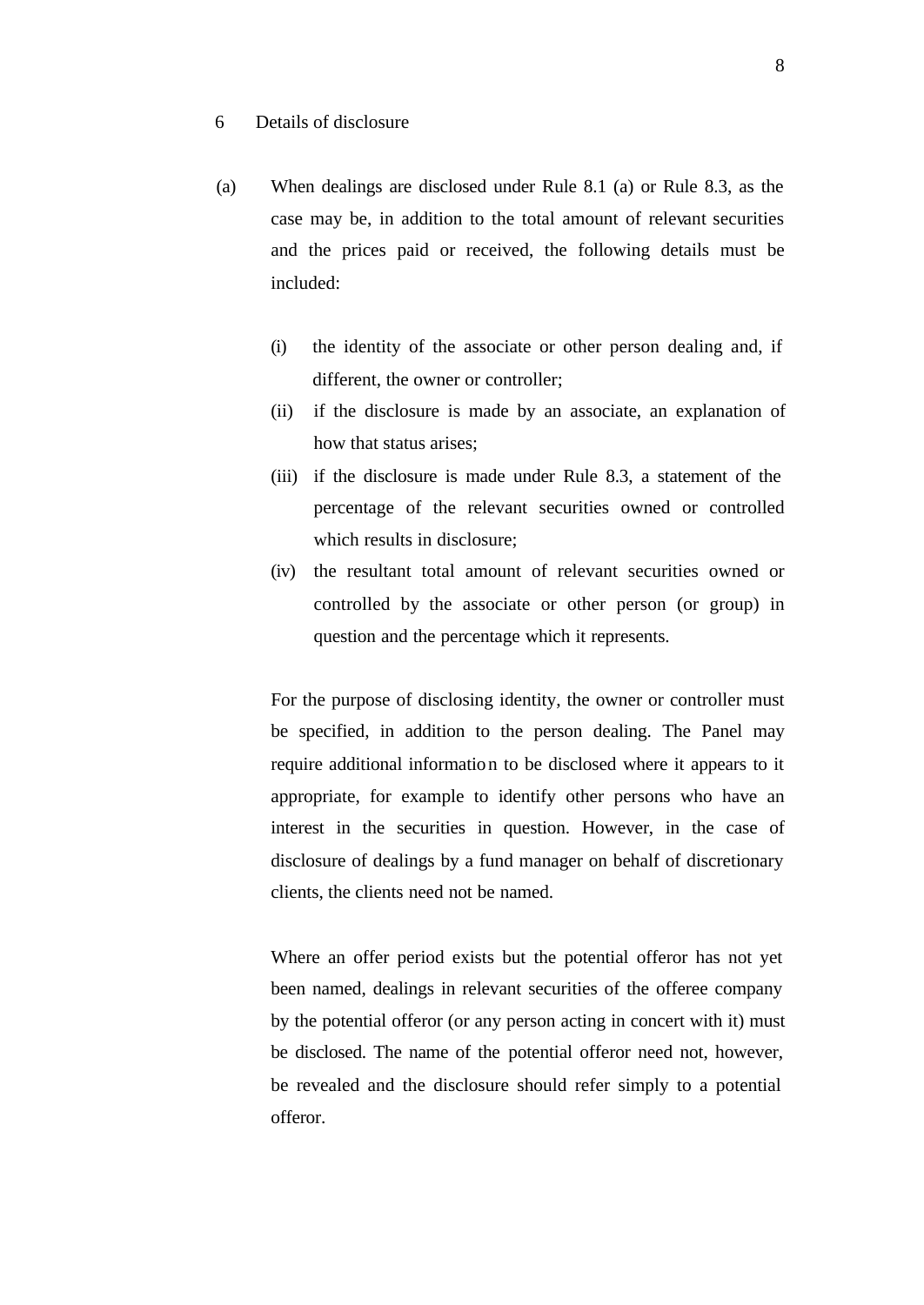If an associate is an associate for more than one reason (for example because he falls within paragraphs (6) and (7) of the definition of associate), all the reasons must be specified.

(b) When an arrangement exists with any offeror, with the offeree company or with an associate of any offeror or of the offeree company in relation to relevant securities, details of such arrangement must immedia tely be disclosed, whether or not any dealing takes place. When dealings to which such an arrangement may be relevant are disclosed by an associate, details of the arrangement must also be disclosed. An arrangement includes, in addition to indemnity or option arrangements, any agreement or understanding, formal or informal, of whatever nature relating to relevant securities which may be an inducement to deal or refrain from dealing.

If any person is party to such an arrangement with any offeror or an associate of any offeror, whether in respect of securities of that offeror or the offeree company, not only will that render such person an associate of that offeror but it is also likely to mean that such person is acting in concert with that offeror; in that case Rules 4, 5, 6, 7, 9, 11 and 24 may be relevant. Where a person is party to such an arrangement with an offeree company or an associate of an offeree company, not only will that render such person an associate of the offeree company but Note 3 on Rule 9.1 and Rule 25.3 may be relevant.

(c) In any case of doubt as to the application of this Rule, the Panel executive should be consulted.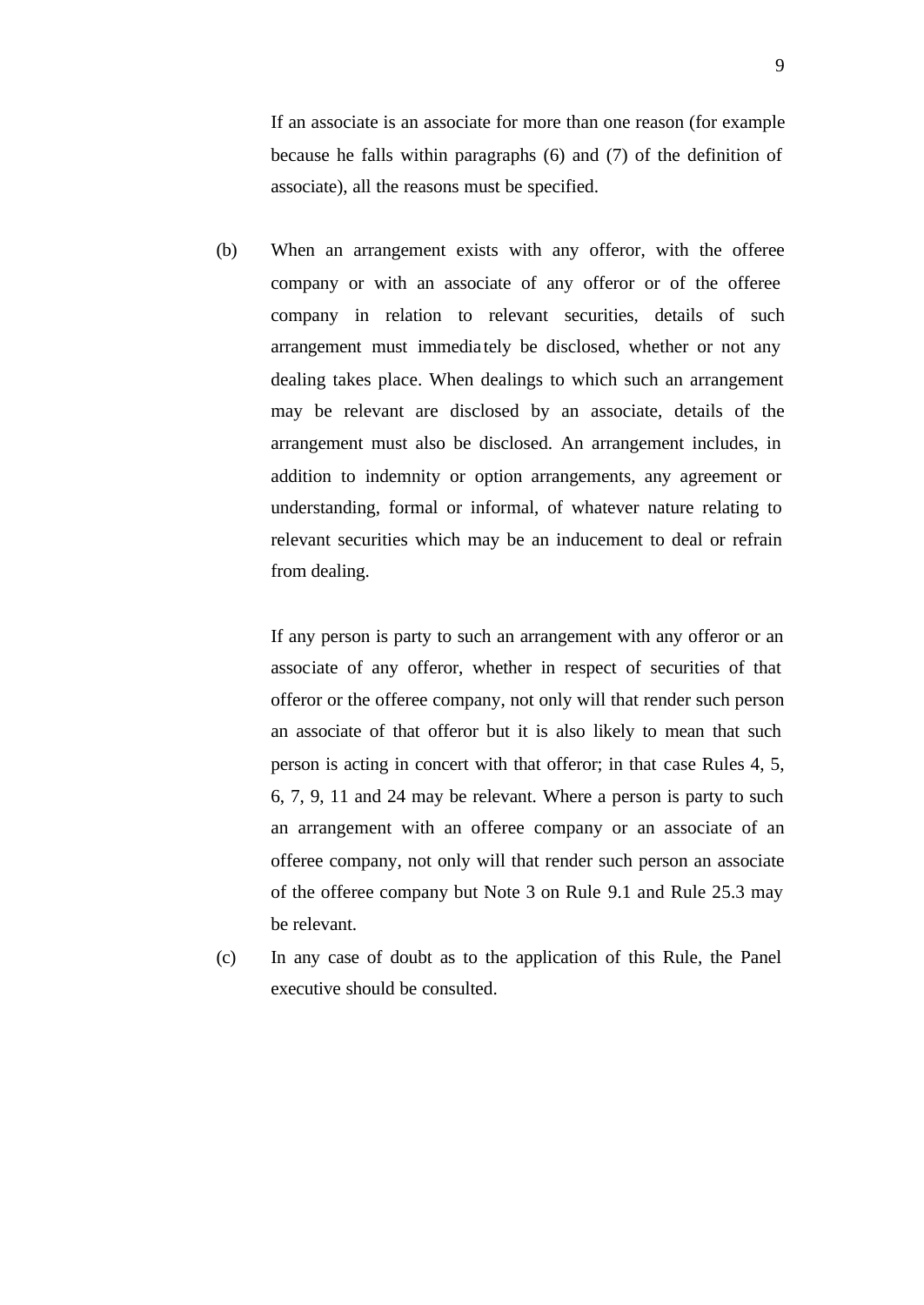- (d) Relevant securities for the purposes of these Rules include:-
	- (i) securities of the offeree company which are being offered for or which carry voting rights;
	- (ii) equity share capital of the offeree company and any offeror;
	- (iii) securities of any offeror which carry substantially the same rights as any to be issued as consideration for the offer;
	- (iv) securities of the offeree company and any offeror carrying conversion or subscription rights into any of the foregoing, where variations in the price of such securities are likely to affect the price of the securities into which they are convertible or over which they carry subscription rights.

In addition, the taking, granting or exercising of an option (including a traded option contract) in respect of any of the foregoing must be disclosed; the exercise period, the exercise price and any option money paid or received should be stated.

- (e) The requirements to disclose dealings apply also to dealings in the shares of unlisted public companies and of relevant private companies.
- (f) There is no requirement to disclose dealings in securities of an offeror offering solely cash.
- (g) In addition to the requirements to disclose under these Rules, the requirements of Part VI of the Companies Act 1985 as to disclosure of interests may be relevant. It is likely that, where disclosure is necessary under that Act in respect of a notifiable interest in shares and a dealing occurs during an offer period, disclosure will also be necessary under Rule 8.3."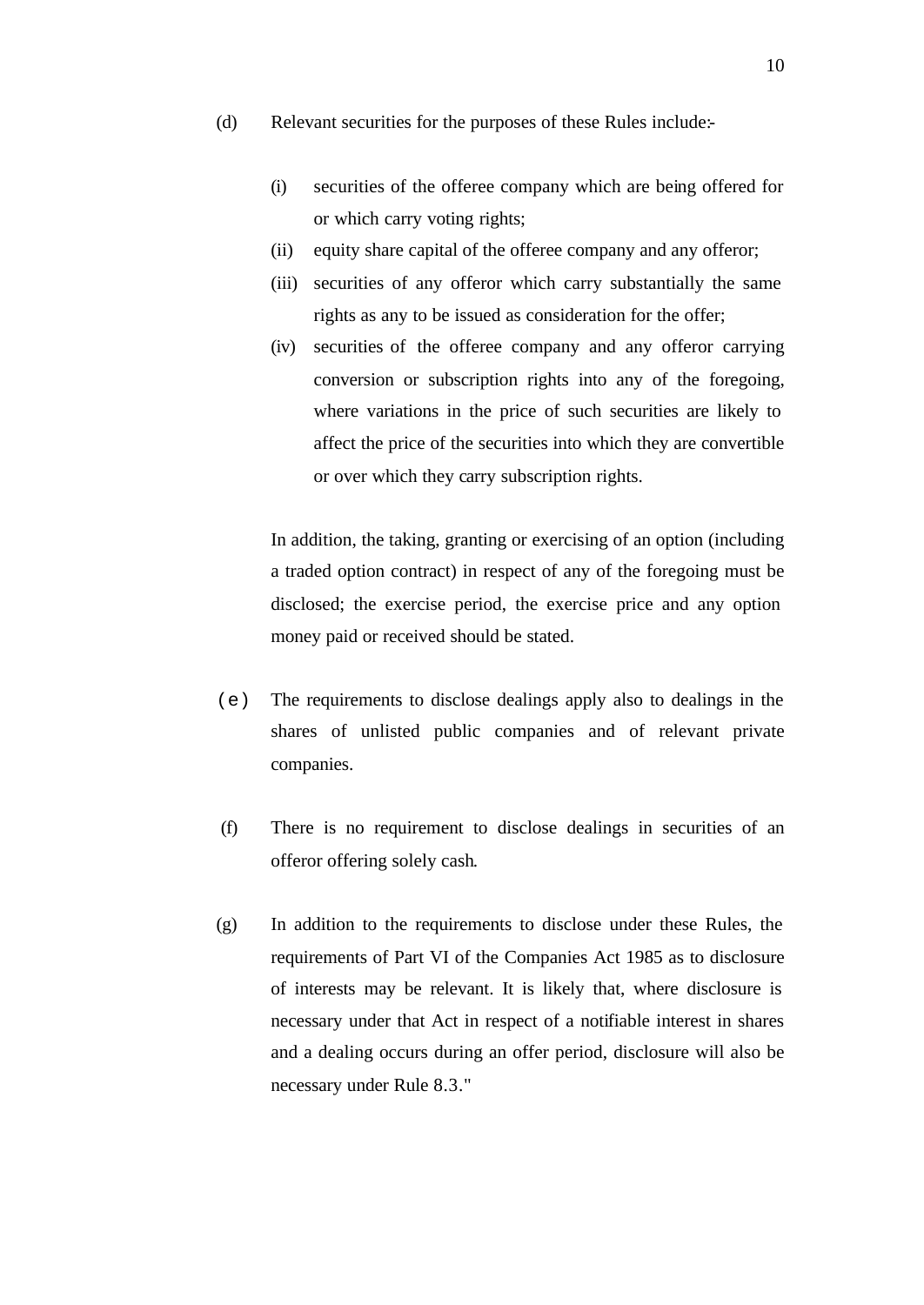#### B ASSOCIATE

Paragraph (6) of the definition will read as follows:

- "(6) a person who owns or controls 5% or more of any class of relevant securities (as defined in Rule 8) of an offeror or of the offeree company, including a person who as a result of any transaction owns or controls 5% or more (where two or more persons act pursuant to an agreement or understanding (formal or informal) to acquire or control such securities, they will be deemed to be a single person for the purposes of this paragraph; relevant securities managed on a discretionary basis by an investment management group will, unless otherwise agreed by the Panel, also be deemed to be those of a single person);"
- C CONTROL

The following sentence is added to the definition of Control:-

"This definition is not relevant for the purposes of the definition of associate or Rule 8."

D RULE 24.3

Add to paragraph (a) of Rule 24.3 a new sub-paragraph  $(v)$ :-

"the shares in the offeror (in the case of a securities exchange offer only) and in the offeree company owned or controlled by a person with whom the offeror or any person acting in concert with the offeror has any arrangement of the kind referred to in Note 6 (b) on Rules 8.1, 8.2 and 8.3."

## E RULE 25.3

1 Delete existing paragraph (a) (iii) and add the following:-